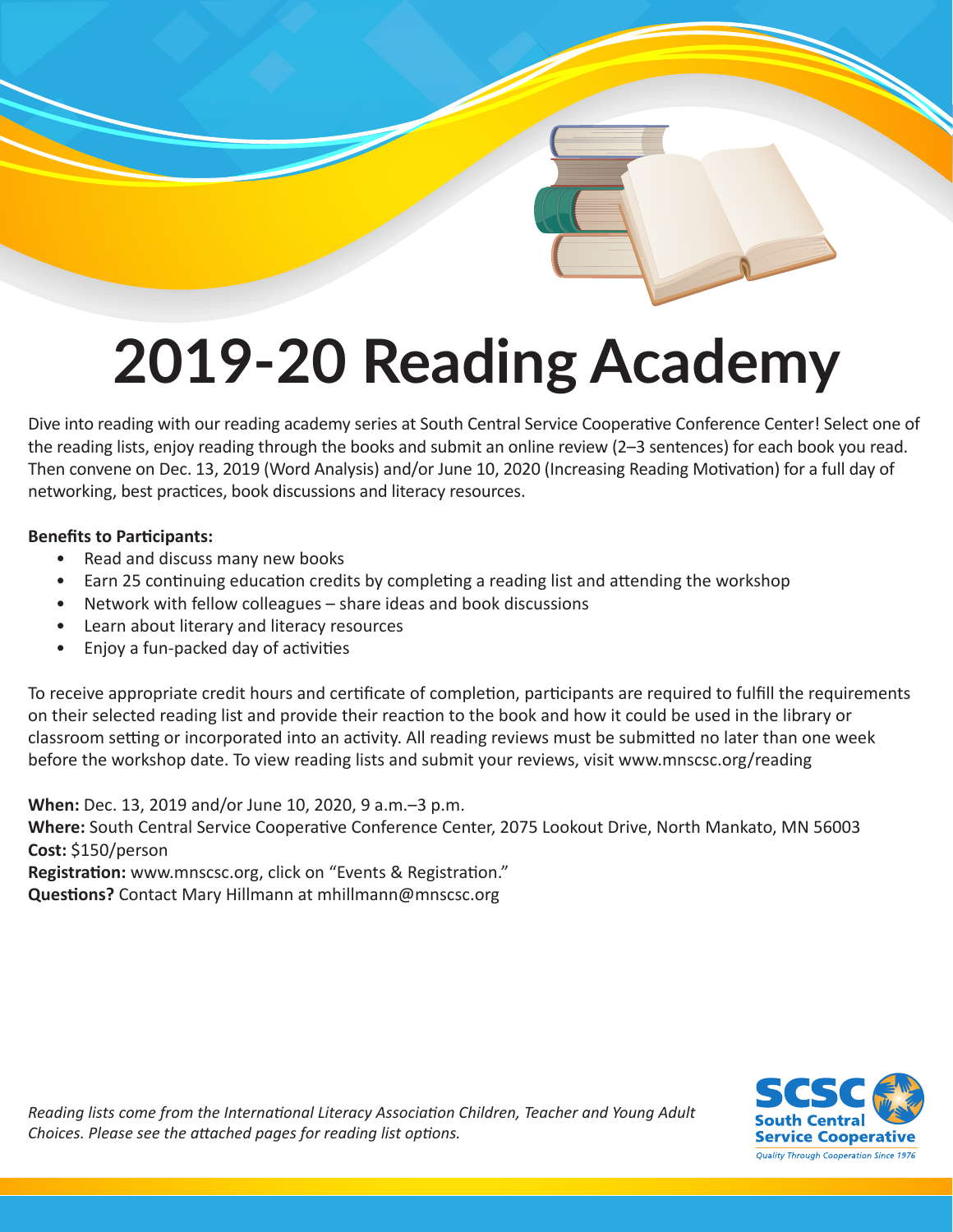# **Early Readers (Pre-K–2nd Grade) Book List**

*Read 30 of the following books or Reader's Choice and comment online about each book.*

- 1. *8: An Animal Alphabet.* Elisha Cooper. Orchard/Scholastic.
- 2. *A Fine Dessert: Four Centuries, Four Families, One Delicious Treat.* Emily Jenkins. Ill. Sophie Blackall. Schwartz & Wade.
- 3. *A Nest Is Noisy.* Dianna Hutts Aston. Ill. Sylvia Long. Chronicle.
- 4. *Bubble Trouble.* Tom Percival. Bloomsbury USA Childrens.
- 5. *Charlie Plays Ball.* Ree Drummond. Ill. Diane deGroat. HarperCollins.
- 6. *Clark the Shark: Afraid of the Dark.* Bruce Hale. Ill. Guy Francis. HarperCollins.
- 7. *Flutter & Hum: Animal Poems/Aleteo y Zumbido: Poemas de Animales.* Julie Paschkis. Henry Holt.
- 8. *Fright Club. Ethan Long.* Bloomsbury USA Childrens.
- 9. *Get Out of My Bath! Nosy Crow.* Ill. Britta Teckentrup. Candlewick.
- 10. *How Do Dinosaurs Stay Safe?* Jane Yolen. Ill. Mark Teague. Blue Sky/Scholastic.
- 11. *I Am Henry Finch.* Alexis Deacon. Ill. Viviane Schwarz. Candlewick.
- 12. *If You Ever Want to Bring an Alligator to School, Don't!* Elise Parsley. Little, Brown Books for Young Readers.
- 13. *I Really Like Slop!* Mo Willems. Disney-Hyperion.
- 14. *I Will Take a Nap!* Mo Willems. Disney-Hyperion.
- 15. *Janine.* Maryann Cocca-Leffler. Albert Whitman.
- 16. *Last Stop on Market Street.* Matt De La Peña. Ill. Christian Robinson. G.P. Putnam's Sons Books for Young Readers.
- 17. *The Little Shop of Monsters.* R.L. Stine. Ill. Marc Brown. Little, Brown Books for Young Readers.
- 18. *Marvelous Cornelius: Hurricane Katrina and the Spirit of New Orleans.* Phil Bildner. Ill. John Parra. Chronicle.
- 19. *Max the Brave.* Ed Vere. Sourcebooks Jabberwocky.
- 20. *Monkey and Duck Quack Up!* Jennifer Hamburg. Ill. Edwin Fotheringham. Scholastic.
- 21. *Monster Needs a Party.* Paul Czajak. Ill. Wendy Grieb. Mighty Media Kids.
- 22. *Mother Bruce.* Ryan T. Higgins. Disney-Hyperion.
- 23. *Must. Push. Buttons!* Jason Good. Ill. Jarrett Krosoczka. Bloomsbury USA Childrens.
- 24. *The Nuts: Sing and Dance in Your Polka-Dot Pants.* Eric Litwin. Ill. Scott Magoon. Little, Brown Books for Young Readers.
- 25. *Pete the Cat and the Bedtime Blues*. James Dean and Kimberly Dean. Ill. James Dean. HarperCollins.
- 26. *Please, Mr. Panda.* Steve Antony. Scholastic.
- 27. *Ragweed's Farm Dog Handbook.* Anne Vittur Kennedy. Candlewick.
- 28. *Raindrops Roll.* April Pulley Sayre. Beach Lane.
- 29. *Rappy the Raptor.* Dan Gutman. Ill. Tim Bowers. HarperCollins.
- 30. *The Runaway Tortilla.* Eric A. Kimmel. Ill. Erik Brooks. Graphic Arts.
- 31. *Sick Simon.* Dan Krall. Simon & Schuster Books for Young Readers.
- 32. *The Sky Is Falling!* Mark Teague. Orchard/Scholastic.
- 33. *Stick and Stone.* Beth Ferry. Ill. Tom Lichtenheld. HMH Books for Young Readers.
- 34. *Ten Pigs: An Epic Bath Adventure.* Derek Anderson. Orchard/Scholastic.
- 35. *There's a Lion in My Cornflakes.* Michelle Robinson. Ill. Jim Field. Bloomsbury USA Childrens.
- 36. *To the Sea.* Cale Atkinson. Disney-Hyperion.
- 37. *Up In the Garden and Down in the Dirt.* Kate Messner. Ill. Christopher Silas Neal. Chronicle.
- 38. *Welcome to the Neighborwood.* Shawn Sheehy. Candlewick.

## **Reader's Choice:**

You may substitute up to five of the titles with your choice. The choice or choices must meet the following criteria:

- • You have not read it before.
- • Original copyright is newer than 2015.
- It is usable in the classroom or for free reading in the classroom.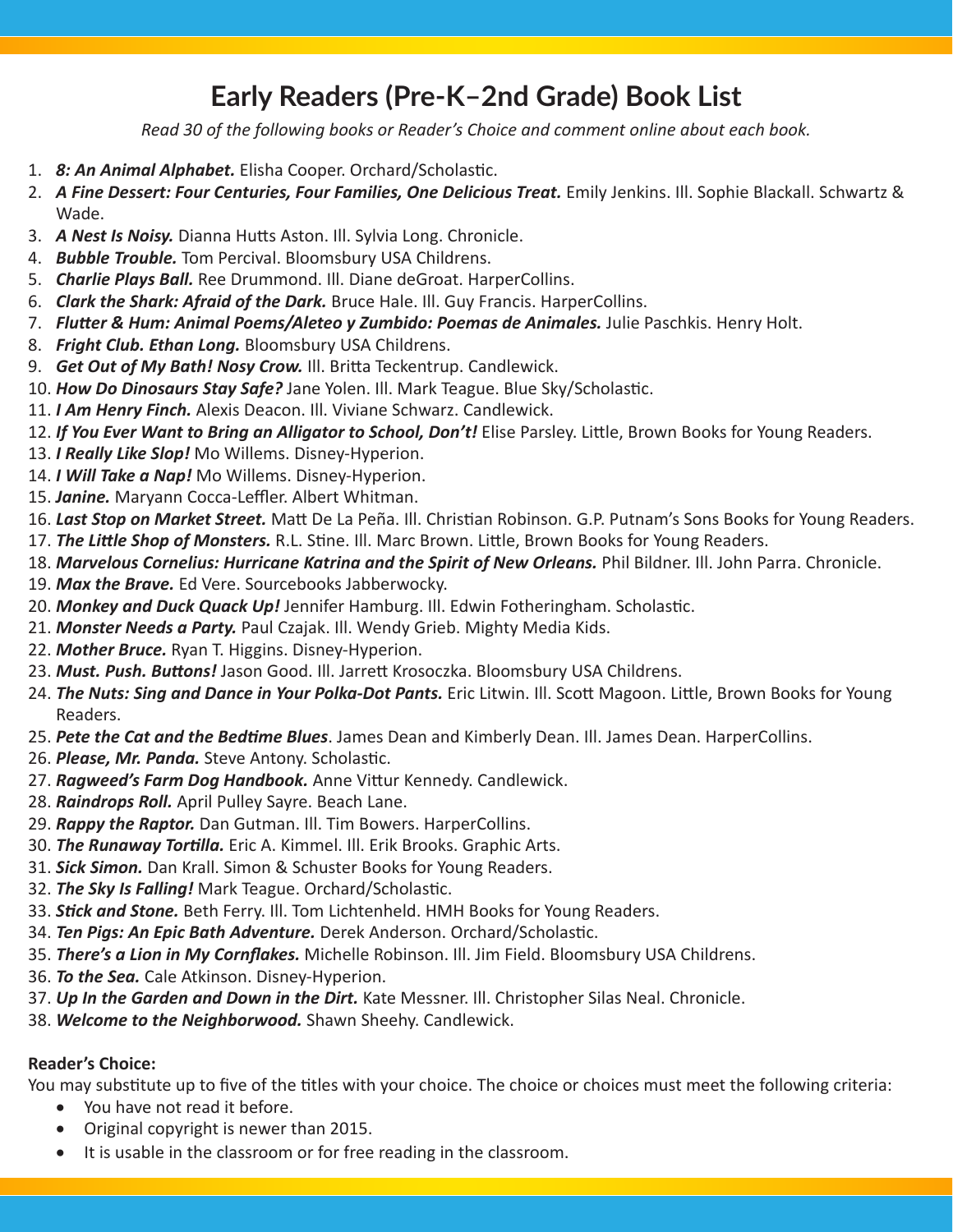# **Young Readers (Grades 3-4) Book List**

*Read 12 of the following books or Reader's Choice and comment online about each book.*

- 1. **Ancient Earth Journal: The Early Cretaceous: Notes, Drawings, and Observations From Prehistory.** Juan Carlos Alonso and Gregory S. Paul. Quarto/Walter Foster Jr.
- 2. *Animal Beauty. Kristin Roskifte.* Eerdmans Books for Young Readers.
- 3. *Animal Mouths.* Mary Holland. Arbordale.
- 4. *The Baby-Sitters Club: Kristy's Great Idea.* Ann M. Martin. Ill. Raina Telgemeier. GRAPHIX/Scholastic.
- 5. *Billy's Booger: A Memoir (Sorta).* William Joyce. Atheneum Books for Young Readers.
- 6. *The Boy Who Fell Off the Mayflower, or John Howland's Good Fortune.* P.J. Lynch. Candlewick.
- 7. *The Case for Loving.* Selina Alko. Ill. Sean Qualls. Arthur A. Levine/Scholastic.
- 8. *Claude in the Spotlight.* Alex T. Smith. Peachtree.
- 9. *The Crown Affair.* Jeanie Franz Ransom. Ill. Stephen Axelsen. Charlesbridge.
- 10. *Curious Critters: Marine.* David FitzSimmons. Wild Iris.
- 11. *Escape From the Lizzarks (Nnewts).* Doug TenNapel. GRAPHIX/Scholastic.
- 12. The Fantastic Ferris Wheel: The Story of Inventor George Ferris. Betsy Harvey Kraft. Ill. Steven Salerno. Henry Holt.
- 13. *Firefly Hollow.* Alison McGhee. Ill. Christopher Denise. Atheneum Books for Young Readers.
- 14. *Fort.* Cynthia DeFelice. Farrar Straus Giroux.
- 15. *Funny Bones: Posada and His Day of the Dead Calaveras.* Duncan Tonatiuh. Harry N. Abrams.
- 16. *Honey.* Sarah Weeks. Scholastic.
- 17. *I (Don't) Like Snakes.* Nicola Davies. Ill. Luciano Lozano. Candlewick.
- 18. *I'm Trying to Love Spiders.* Bethany Barton. Viking Books for Young Readers.
- 19. *I Wish You More.* Amy Krouse Rosenthal. Ill. Tom Lichtenheld. Chronicle.
- 20. *Lailah's Lunchbox: A Ramadan Story.* Reem Faruqi. Ill. Lea Lyon. Tilbury House.
- 21. *LEGO Awesome Ideas.* Daniel Lipkowitz. DK Children.
- 22. Little Red Riding Hood: An Interactive Fairy Tale Adventure. Eric Braun. Ill. Mariano Epelbaum. Capstone.
- 23. *The Lunch Witch.* Deb Lucke. Papercutz.
- 24. *Max Goes to Mars.* Jeffrey Bennett. Ill. Alan Okamoto. Big Kid Science.
- 25. *Meet the Dullards.* Sara Pennypacker. Ill. Daniel Salmieri. Balzer + Bray.
- 26. *Monkey and Elephant and a Secret Birthday Surprise.* Carole Lexa Schaefer. Ill. Galia Bernstein. Candlewick.
- 27. *Papa's Backpack.* James Christopher Carroll. Sleeping Bear.
- 28. *Painting for Peace in Ferguson.* Carol Swartout Klein. Amphorae/Treehouse.
- 29. *The Secret Galaxy.* Fran Hodgkins. Ill. Mike Taylor. Tilbury House.
- 30. *Slappy's Tales of Horror.* R.L. Stine. Ill. Dave Roman and Various. GRAPHIX/Scholastic.
- 31. *The Spider Ring.* Andrew Harwell. Scholastic.
- 32. *Star Wars Jedi Academy: The Phantom Bully.* Jeffrey Brown. Scholastic.
- 33. *Stella by Starlight.* Sharon M. Draper. Atheneum Books for Young Readers.
- 34. *Sunny Side Up.* Jennifer L. Holm. Ill. Matthew Holm. GRAPHIX/Scholastic.
- 35. *Swan: The Life and Dance of Anna Pavlova.* Laurel Snyder. Ill. Julie Morstad. Chronicle.
- 36. *Tucky Jo and Little Heart.* Patricia Polacco. Simon & Schuster/Paula Wiseman.
- 37. W Is for Webster: Noah Webster and His American Dictionary. Tracey Fern. Ill. Boris Kulikov. Farrar Straus Giroux.
- 38. *Wangari Maathai: The Woman Who Planted Millions of Trees.* Franck Prévot. Ill. Aurélia Fronty. Charlesbridge.

## **Reader's Choice:**

You may substitute up to three of the titles with your choice. The choice or choices must meet the following criteria:

- • You have not read it before.
- Original copyright is newer than 2015.
- It is usable in the classroom or for free reading in the classroom.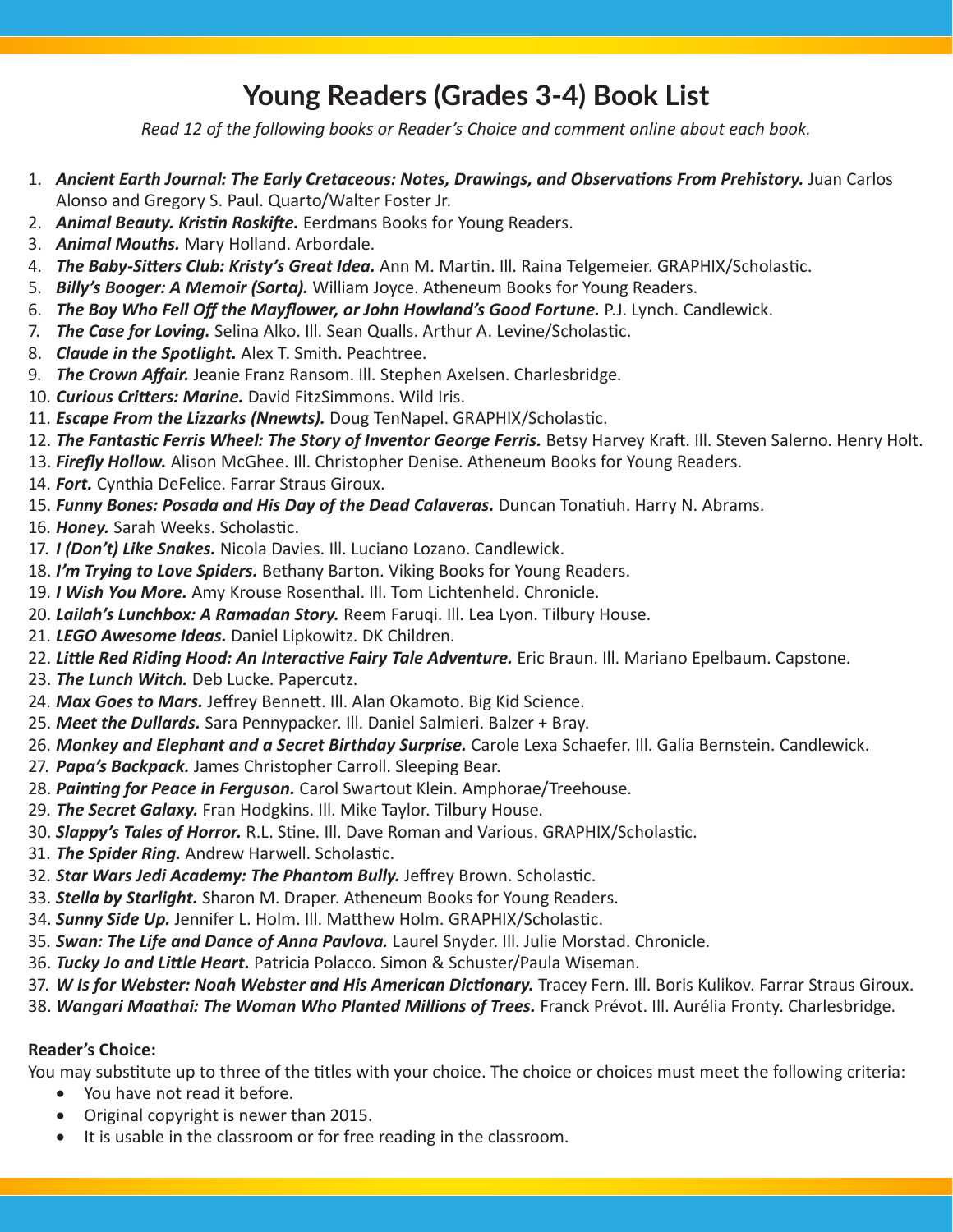## **Middle Readers (Grades 5-6) Book List**

*Read 10 of the following books or Reader's Choice and write a comment online about each book.*

- 1. *100 Things to Make You Happy.* Lisa M. Gerry. National Geographic Children's Books.
- 2. *A Night Divided.* Jennifer A. Nielsen. Scholastic.
- 3. *Baba Yaga's Assistant.* Marika McCoola. Ill. Emily Carroll. Candlewick.
- 4. *Backlash.* Sarah Darer Littman. Scholastic.
- 5. *Blackbird Fly.* Erin Entrada Kelly. Ill. Betsy Peterschmidt. Greenwillow.
- 6. *Bodie: The Town That Belongs to Ghosts.* Kevin Blake. Bearport.
- 7. *The Copper Gauntlet.* Holly Black and Cassandra Clare. Scholastic.
- 8. *Creepy Libraries.* Troy Taylor. Bearport.
- 9. *Echo.* Pam Muñoz Ryan. Scholastic.
- 10. *The Elementia Chronicles: Quest for Justice.* Sean Fay Wolfe. HarperCollins.
- 11. *The Enchanted Files: Diary of a Mad Brownie.* Bruce Coville. Random House Books for Young Readers.
- 12. *Faceless.* Alyssa Sheinmel. Scholastic.
- 13. *Flunked (Fairy Tale Reform School).* Jen Calonita. Sourcebooks Jabberwocky.
- 14. *Haunted Hollywood.* Dinah Williams. Bearport.
- 15. *Hilo Book 1: The Boy Who Crashed to Earth.* Judd Winick. Random House Books for Young Readers.
- 16. *House Arrest.* K.A. Holt. Chronicle.
- 17. *How to Speak Cat: A Guide to Decoding Cat Language.* Aline Alexander Newman and Gary Weitzman. National Geographic Children's Books.
- 18. *National Geographic Kids Almanac 2016.* National Geographic Children's Books.
- 19. *National Geographic Kids Brain Games.* Jennifer Swanson. National Geographic Children's Books.
- 20. *Percy Jackson's Greek Heroes.* Rick Riordan. Ill. John Rocco. Disney-Hyperion.
- 21. *Roanoke Island: The Town That Vanished.* Kevin Blake. Bearport.
- 22. *Roller Girl.* Victoria Jamieson. Dial.
- 23. *Sanjay and Craig #1: Fight the Future With Flavor.* Eric Esquivel. Ills. Ryan Jampole, Sam Spina, and James Kaminski. Papercutz.
- 24. *Saved by the Bell.* Joelle Sellner. Ill. Chynna Clugston-Flores and Tim Fish. IDW.
- 25. *The Secrets to Ruling School (Without Even Trying).* Neil Swaab. Harry N. Abrams.
- 26. *SENSEational Illusions.* DK Children.
- 27. *Strange but True!* DK Children.
- 28. *Super Shark Encyclopedia.* DK Children.
- 29. *The Tale of Rescue.* Michael J. Rosen. Ill. Stan Fellows. Candlewick.
- 30. *The Terrible Two.* Mac Barentt and Jory John. Ill. Kevin Cornell. Harry N. Abrams.
- 31. *Tom Gates: Everything's Amazing (Sort Of).* Liz Pichon. Candlewick.
- 32. *Untwine.* Edwidge Danticat. Scholastic.
- 33. *Voyagers: Project Alpha.* D.J. MacHale. Random House Books for Young Readers.
- 34. *What's Up In…The Amazon Rainforest.* Ginjer L. Clarke. Grosset & Dunlap.
- 35. *The Worst Class Trip Ever.* Dave Barry. Disney-Hyperion.

## **Reader's Choice:**

You may substitute up to three of the titles with your choice. The choice or choices must meet the following criteria:

- You have not read it before.
- • Original copyright is newer than 2015.
- It is usable in the classroom or for free reading in the classroom.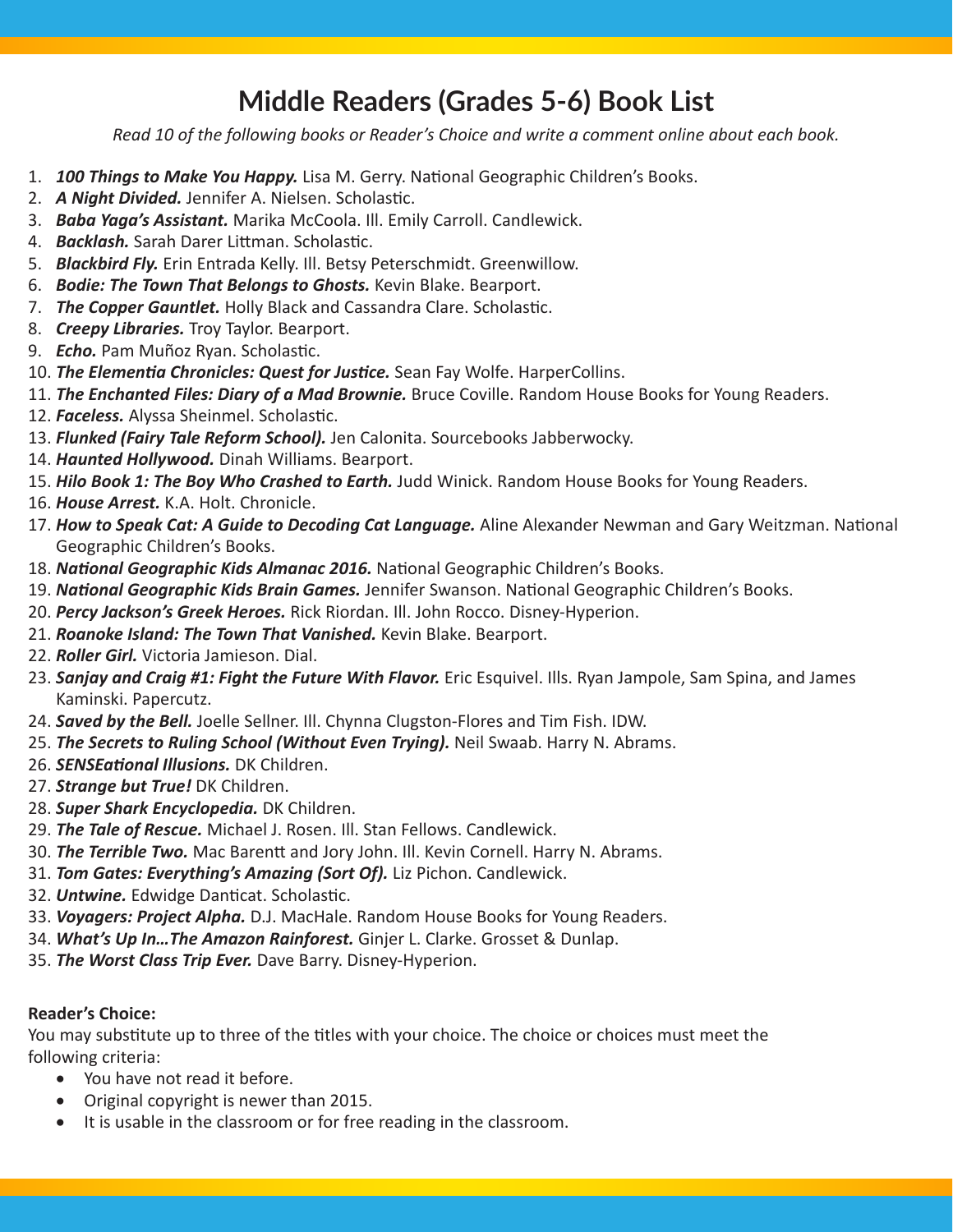# **Advanced Readers (Grades 6–8)**

*Read 6 of the following books or Reader's Choice and write a comment online about each book.*

- 1. *A Night Divided.* Jennifer A. Nielsen. Scholastic. *The Boys in the Boat.* Daniel James Brown. Viking Books for Young Readers.
- 2. *The Boys Who Challenged Hitler: Knud Pedersen and the Churchill Club.* Phillip Hoose. Farrar Straus Giroux.
- 3. *The Boy Who Harnessed the Wind.* William Kamkwamba and Bryan Mealer. Ill. Elizabeth Zunon. Puffin.
- 4. *Echo.* Pam Muñoz Ryan. Scholastic.
- 5. *Fish in a Tree.* Lynda Mullaly Hunt. Nancy Paulsen.
- 6. *Full Cicada Moon.* Marilyn Hilton. Penguin Young Readers/Dial Books for Young Readers.
- 7. *Last in a Long Line of Rebels.* Lisa Lewis Tyre. Penguin Young Readers/Nancy Paulsen.
- 8. *The Seventh Most Important Thing.* Shelley Pearsall. Knopf Books for Young Readers.
- 9. *The War That Saved My Life.* Kimberly Brubaker Bradley. Penguin Young Readers/Dial Books for Young Readers.

#### **Reader's Choice:**

You may substitute up to two of the titles with your choice. The choice or choices must meet the following criteria:

- • You have not read it before.
- • Original copyright is newer than 2015.
- It is usable in the classroom or for free reading in the classroom.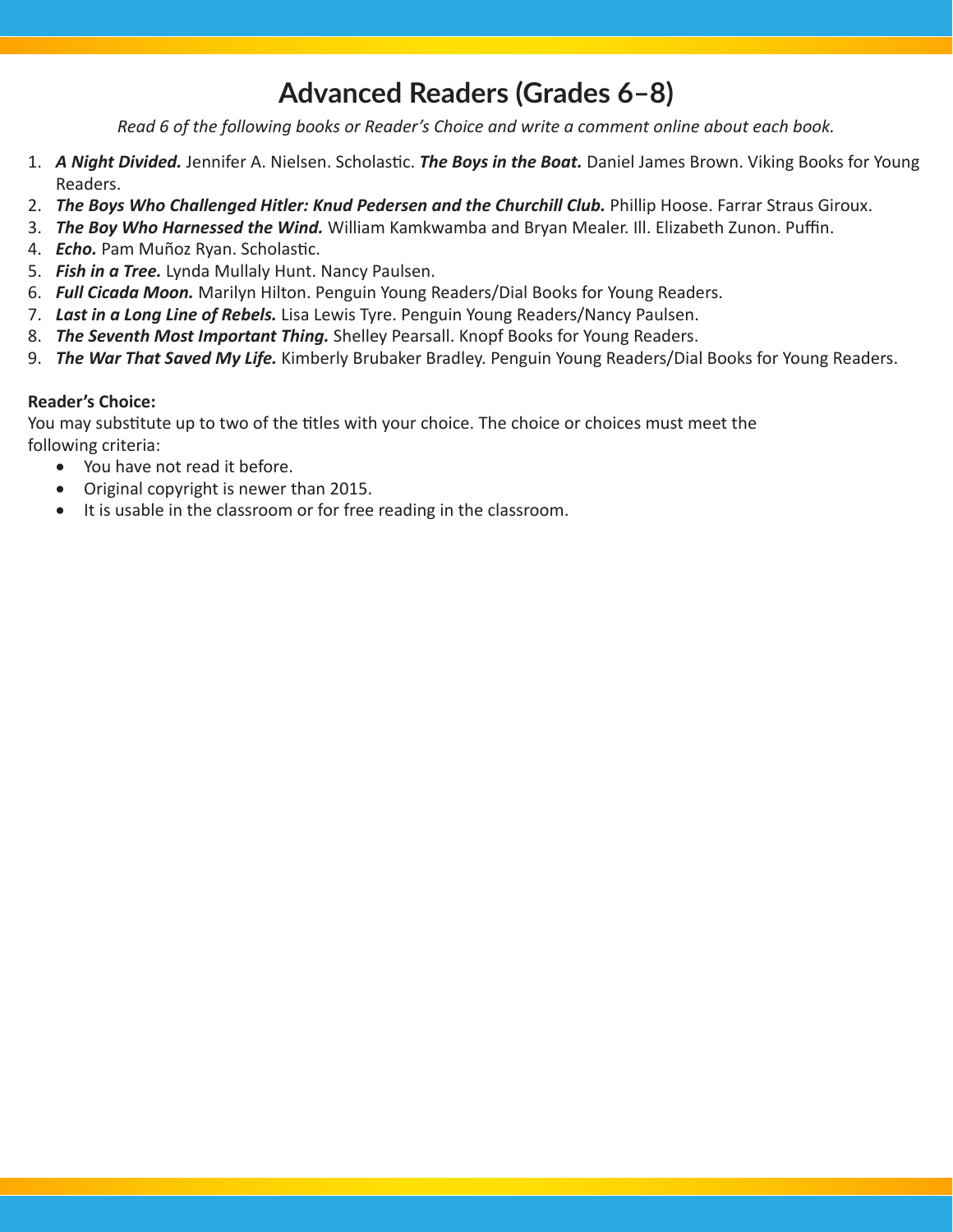## **Young Adult Book List**

*Read 6 of the following books or Reader's Choice and write a comment online about each book.*

- 1. *All the Bright Places.* Jennifer Niven. Knopf Books for Young Readers.
- 2. *The Amazing Book Is Not on Fire: The World of Dan and Phil.* Dan Howell and Phil Lester. Random House Books for Young Readers.
- 3. *Apple and Rain.* Sarah Crossan. Bloomsbury USA Childrens.
- 4. *Backlash.* Sarah Darer Littman. Scholastic.
- 5. *Believarexic.* J.J. Johnson. Peachtree.
- 6. *Code of Honor.* Alan Gratz. Scholastic.
- 7. *The Dead Girls of Hysteria Hall.* Katie Alender. Scholastic.
- 8. *The Dead House.* Dawn Kurtagich. Little, Brown Books for Young Readers.
- 9. *The Detour.* S.A. Bodeen. Feiwel & Friends.
- 10. *Drowned City: Hurricane Katrina and New Orleans.* Don Brown. HMH Books for Young Readers.
- 11. *Everything, Everything.* Nicola Yoon. Delacorte.
- 12. *Fairest: The Lunar Chronicles: Levana's Story.* Marissa Meyer. Square Fish.
- 13. *The Game of Love and Death.* Martha Brockenbrough. Arthur A. Levine.
- 14. *House Arrest.* K.A. Holt. Chronicle.
- 15. *Hunter.* Mercedes Lackey. Disney-Hyperion.
- 16. *I Am Princess X.* Cherie Priest. Ill. Kali Ciesemier. Arthur A. Levine.
- 17. Most Dangerous: Daniel Ellsberg and the Secret History of the Vietnam War. Steve Sheinkin. Roaring Brook.
- 18. *Nimona.* Noelle Stevenson. HarperTeen.
- 19. *Orbiting Jupiter.* Gary D. Schmidt. Clarion.
- 20. *P.S. I Still Love You.* Jenny Han. Simon & Schuster Books for Young Readers.
- 21. *Read Between the Lines.* Jo Knowles. Candlewick.
- 22. *Red Queen.* Victoria Aveyard. HarperTeen.
- 23. *The Remedy.* Suzanne Young. Simon Pulse.
- 24. *Roller Girl.* Victoria Jamieson. Dial.
- 25. *The Rose Society.* Marie Lu. G.P. Putnam's Sons Books for Young Readers.
- 26. *Saint Anything.* Sarah Dessen. Viking Books for Young Readers.
- 27. *Six of Crows.* Leigh Bardugo. Henry Holt.
- 28. *srsly Hamlet.* William Shakespeare and Courtney Carbone. Random House Books for Young Readers.
- 29. *Until Friday Night.* Abbi Glines. Simon Pulse.
- 30. *When.* Victoria Laurie. Disney-Hyperion.

### **Reader's Choice:**

You may substitute one of the titles with your choice. The choice must meet the following criteria:

*This Reading Book List was created by the Association for Library Service to Children's Quicklists Consulting Committee and the School Age Programs and Services Committee through a 2013 Carnegie Whitney Grant* 

- You have not read it before.
- Original copyright is newer than 2015.
- A non-fiction topic that is of interest to you and/or others.